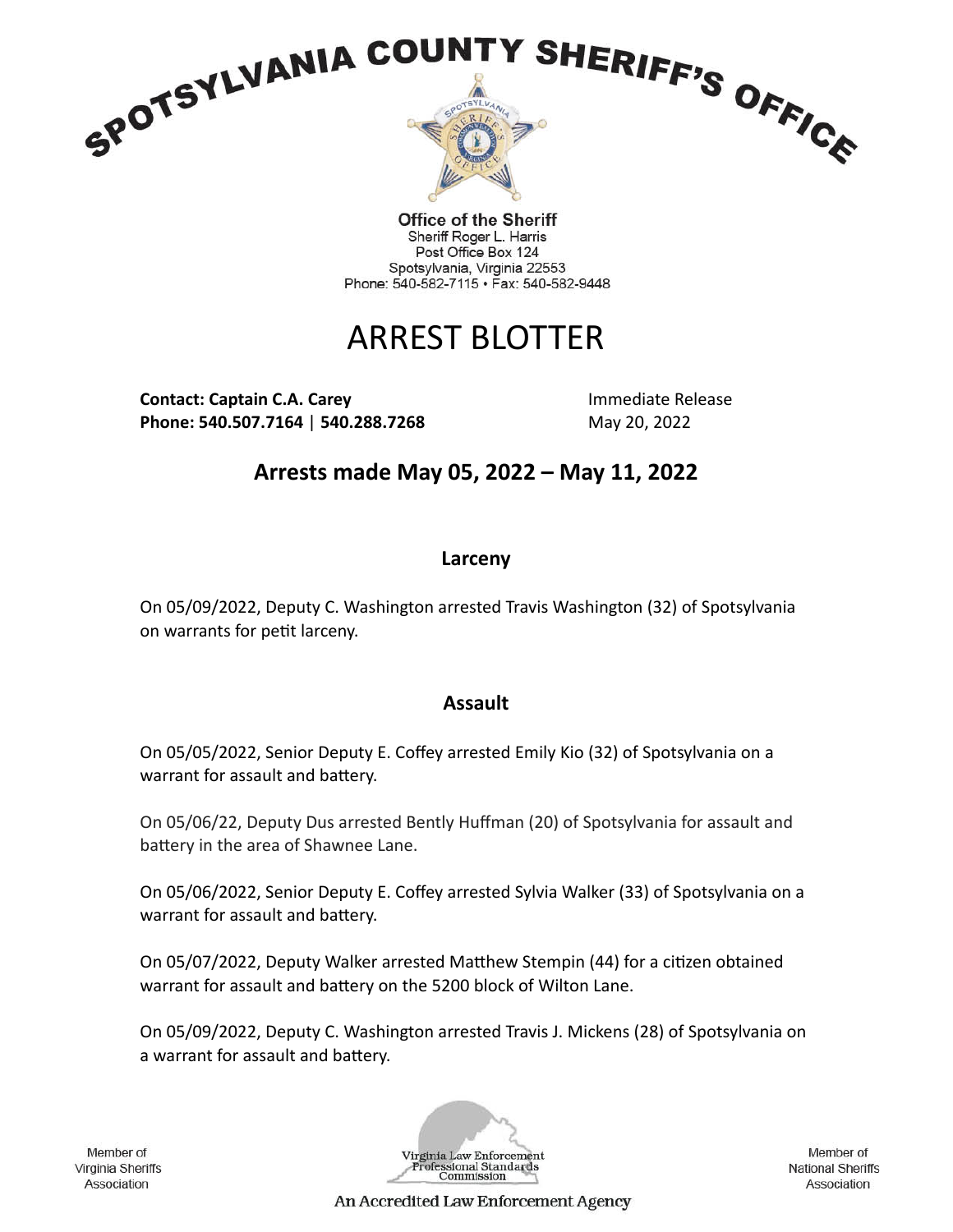### **Narcotics**

None.

#### **DUI**

On 05/05/2022, Deputy Satterwhite arrested James Cuervo (46) of Ruther Glen for driving under the influence and refusal in the 10600 block of Patriot Highway.

On 05/06/22, Deputy Burnett arrested Jason Gamiel II (27) of Spotsylvania for driving under the influence in the area of Southpoint Parkway and Abberly Village Lane.

On 05/07/22, Deputy Dus arrested Nelson Castro Portillo (34) of Spotsylvania for driving under the influence in the area of Mine Road.

On 05/09/2022, Deputy E. Crisp arrested Sarah Ross (32) of Spotsylvania for driving under the influence and refusal in the area of Patriot Highway and Morris Road.

On 05/10/2022 Deputy S. Kim arrested Michelle Goodwin (54) of Spotsylvania for driving under the influence (drug-related), felony eluding, and driving without a license.

On 05/10/2022, Deputy E. Crisp arrested Michael Edelin (44) of Maryland for driving under the influence ( $2<sup>nd</sup>$  offense within 5 years) and refusal in the area of Massaponax Church Road and Lancaster Gate Road.

## **Other Arrests**

On 05/05/2022, Deputy D. Jackson arrested Seth Roscoe (32) of Spotsylvania for a probation violation.

On 05/05/2022, Senior Deputy E. Coffey arrested Timothy Johnson (36) of Fredericksburg on a capias for a show cause violation.

On 05/06/2022, Senior Deputy E. Coffey arrested Bryan Vernon (54) of Spotsylvania on a capias.

On 05/08/2022, Deputy DeLage arrested Khawar Rana (61) of Herndon for public intoxication in the 10000 block of Antietam Court.